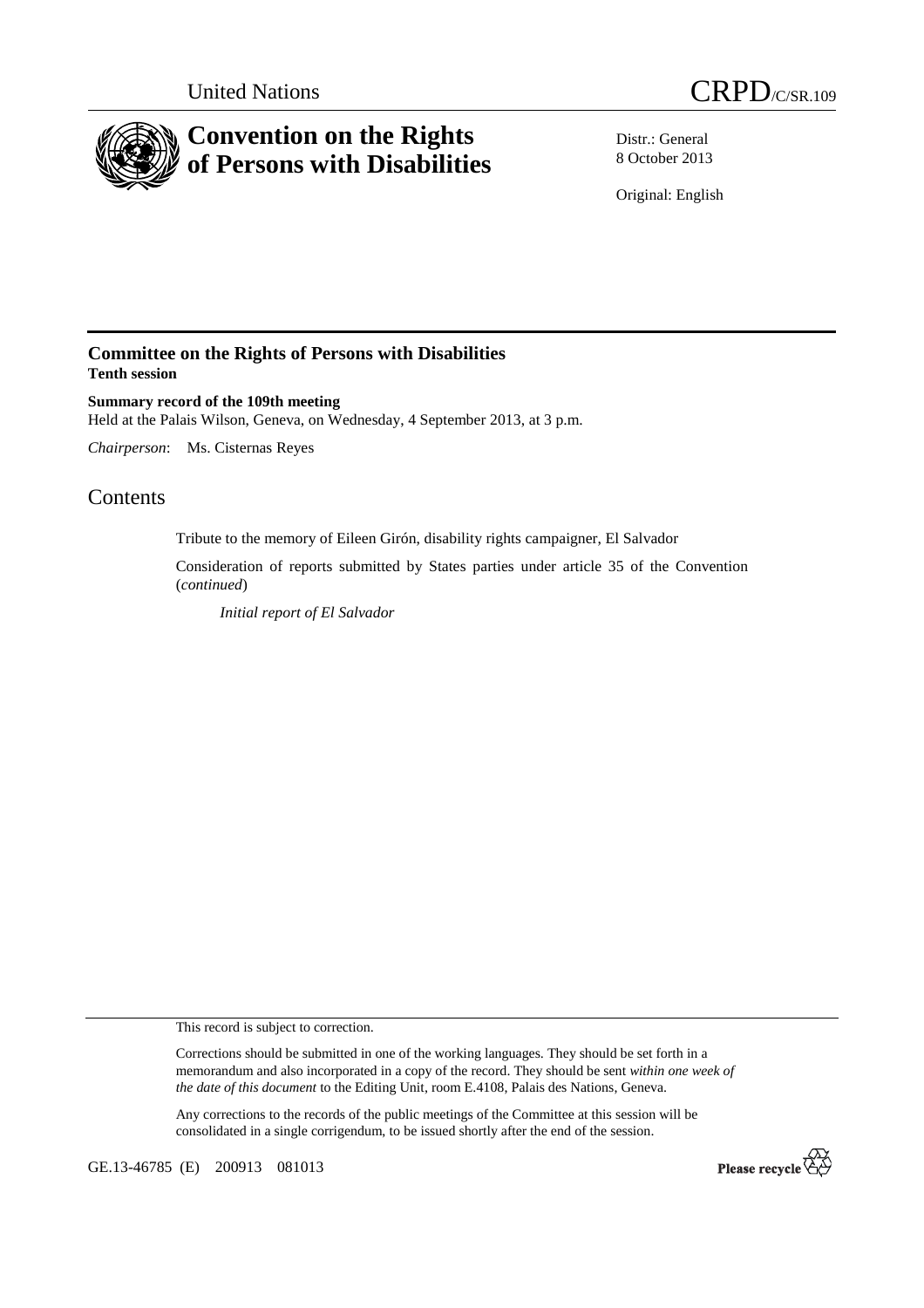*The meeting was called to order at 3.10 p.m.* 

#### **Tribute to the memory of Eileen Girón, disability rights campaigner, El Salvador**

1. **Mr. Torres Correa** and **Ms. Quan-Chang** paid tribute to the memory of Eileen Girón.

2. *At the invitation of the Chairperson, the members of the Committee observed a minute of silence.* 

## **Consideration of reports submitted by States parties under article 35 of the Convention** (*continued*)

 *Initial report of El Salvador* (CRPD/C/SLV/1; CRPD/C/SLV/Q/1 and Add.1)

3. *At the invitation of the Chairperson, the delegation of El Salvador took places at the Committee table.* 

4. **Ms. Velásquez de Avilés** (El Salvador) said that El Salvador was a party to several international treaties and conventions that dealt with the rights of persons with disabilities, and had ratified the Optional Protocol to the Convention in 2007. Her Government viewed respect for the rights of persons with disabilities as an ethical imperative for all democratic governments. The State party had extended a standing invitation to all United Nations special procedures mandate holders and would be visited in November 2013 by the Special Rapporteur on disability of the Commission for Social Development. In 2010, the Government had restructured the National Council for Persons with Disabilities. In addition to that body, the Secretariat for Social Integration played an important role in ensuring respect for and protecting the rights of persons with disabilities.

5. **Mr. García** (El Salvador), introducing his country's report (CRPD/C/SLV/1), said that the Five-Year Development Plan 2010–2014 had laid the foundations for structural and institutional change aimed at providing equal opportunities for persons with disabilities and other disadvantaged groups. The Nuestros Mayores Derechos presidential programme aimed to improve the living conditions of elderly persons, many of whom were persons with disabilities.

6. When the current Government had taken office in 2009, it had inherited an inefficient centralized State apparatus that had no human rights policy and was structured to benefit certain individual interests. The Government had implemented public policies focusing on social inclusion and the development of citizens' potential. The restructured National Council for Persons with Disabilities was made up of equal numbers of government representatives and representatives of disabled persons' organizations. A number of public policies had been formulated in consultation with persons with disabilities and included measures specifically for their benefit, such as the National Policy on Women, the National Policy for Inclusive Education, the University Policy for Inclusive Education, the National Policy for Consumer Protection and the Policy on Sexual and Reproductive Health.

7. Laws on discrimination against women and on violence against women prohibited discrimination on the ground of disability. The Ciudad Mujer programme provided specialized services for women, including in relation to gender-based violence, sexual and reproductive health, economic autonomy and human rights education, and most of the centres established under the programme were accessible to women with disabilities. Efforts were also being made to develop a training programme in Salvadoran sign language for the centres' staff members. The Child and Adolescent Protection Act prohibited discrimination against children on the ground of disability and established the obligation to eliminate all barriers restricting children's exercise of their rights.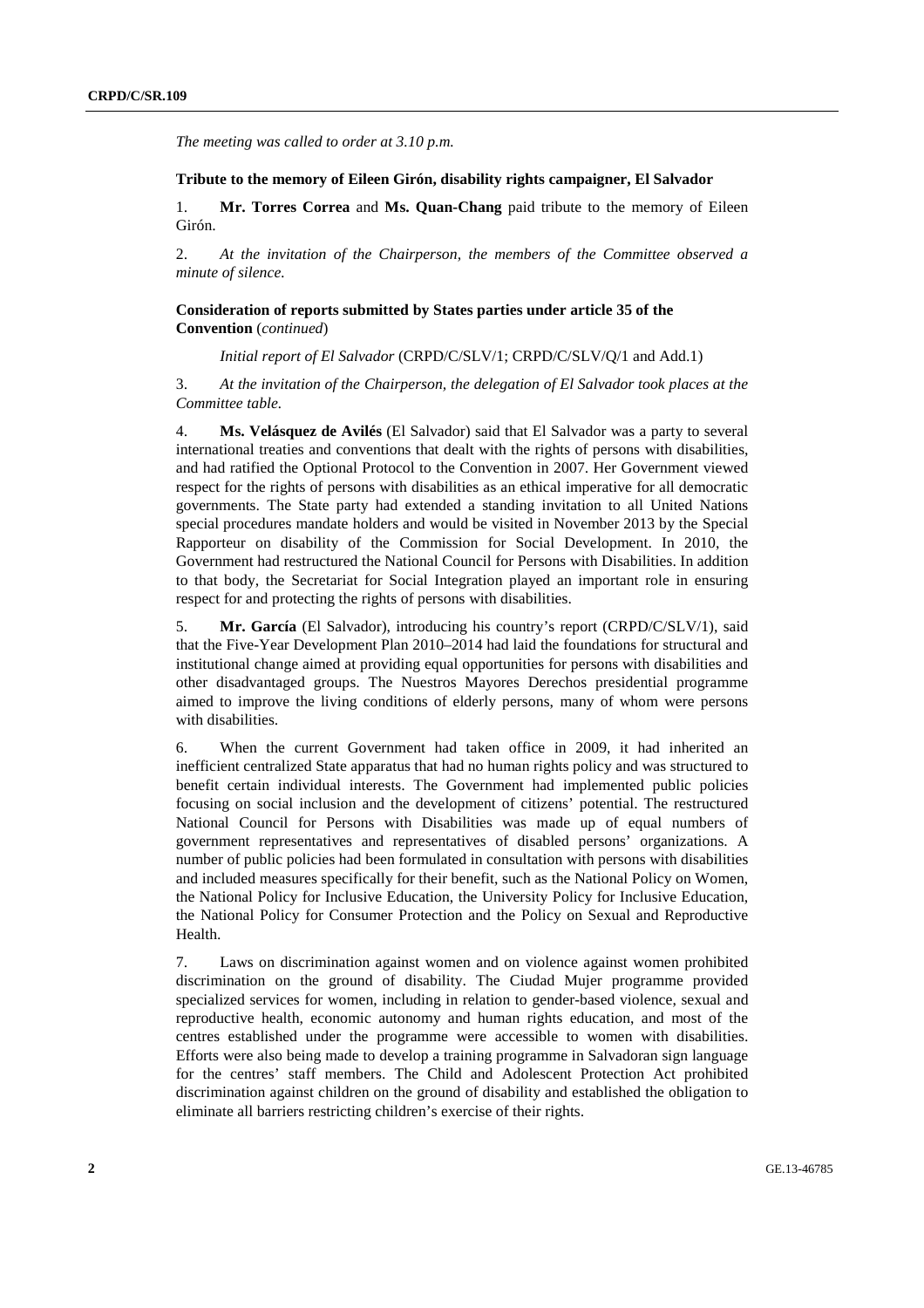8. Various accessibility measures had been taken through the Inclusive Cities project, such as building ramps, laying tactile paving on footpaths and installing pedestrian traffic lights with both light and sound signals. The Secretariat for Social Integration was working with government bodies to encourage them to make their buildings, websites and communications accessible. Salvadoran sign language was taught to young people through a television programme called *Frequency 12-25*.

9. The Ministry of Education had signed agreements with disabled persons' organizations and private universities on providing technical assistance and specialized materials for students with disabilities. It had also provided 22 pilot schools with teaching materials for students with intellectual disabilities and hearing impairments. A campaign was under way to ensure that all children with visual impairments had access to education.

10. With regard to health care, the new comprehensive care model included eight main lines of action that took account of disability. Habilitation and rehabilitation programmes were carried out by community health teams. The Government had begun implementing the Community-Based Rehabilitation Strategy, which focused on the rights, participation and social inclusion of persons with disabilities. In addition, the Salvadoran Institute for Comprehensive Rehabilitation was conducting a community-based rehabilitation pilot project. The Eugenia Dueñas Rehabilitation Centre for the Blind carried out habilitation and rehabilitation programmes for blind persons and persons with visual impairments.

11. The Ministry of Labour was working to promote employment opportunities for persons with disabilities and to support micro-entrepreneurs. Managers and labour inspectors had received training on disability rights. The Government had begun to adapt sport, recreational and cultural facilities to make them accessible to persons with disabilities.

12. The Government recognized that some legislation, such as the Criminal Code and the Civil Code, urgently required reform to bring it into line with the Convention. Other priority actions that needed to be taken included providing access to justice, raising awareness among the general public, creating a reliable register of persons with disabilities, standardizing the criteria used to classify disabilities, updating accessibility standards, expanding the Community-Based Rehabilitation Strategy, establishing a monitoring centre for disability issues and creating more work opportunities for persons with disabilities. A rights-based policy on comprehensive care for persons with disabilities would be adopted in 2013. Lastly, the Government had begun the process at the national level of withdrawing the country's reservation to the Convention.

13. **The Chairperson** welcomed the State party's intention to withdraw its reservation and its honest recognition of the challenges it faced.

14. **Mr. Torres Correa** (Country Rapporteur) said that the State party should conduct a thorough analysis of the reservation to the Convention and work towards its withdrawal. It should also reform its laws to create the conditions for full inclusion of persons with disabilities, and should conduct awareness-raising and informational campaigns on disability. Clarification of the functions of the National Council for Persons with Disabilities and the Secretariat for Social Integration was needed. In addition, the delegation should indicate what percentage of the State budget was allocated to programmes for persons with disabilities.

15. Disabilities were currently classified by three institutions with overlapping functions, using a medical, rather than a rights-based, approach. A more consistent system was called for, so that reliable data could be obtained on the exercise by persons with disabilities of their rights. Information and communication technology was accessible to persons with disabilities only in certain parts of the country, mainly in the capital, and it was difficult to see what had been done to make public transport accessible. The sanctions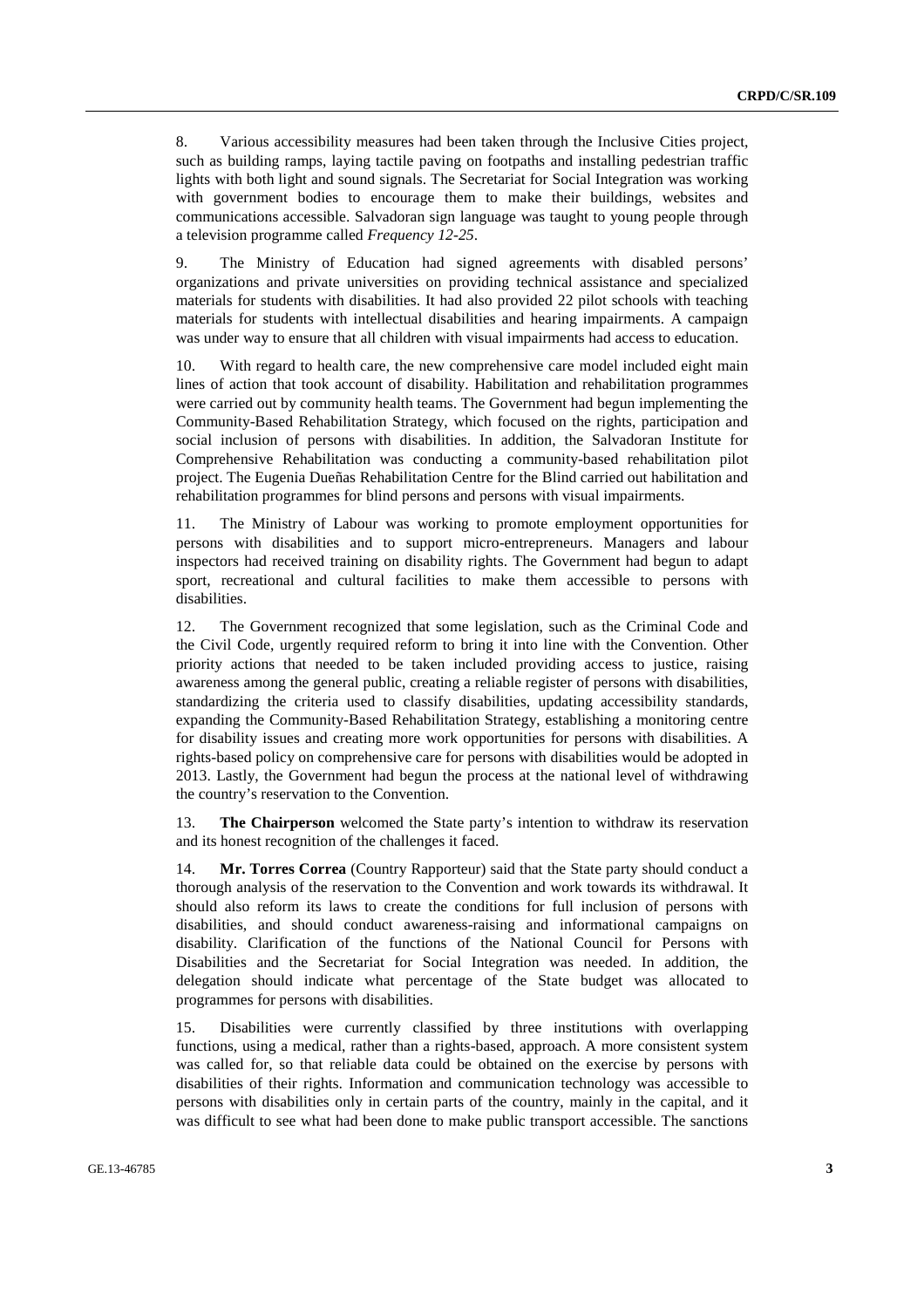imposed for violating the employment quotas for persons with disabilities were very limited, which meant that employers often preferred to pay the fines rather than respect the quotas.

16. He was concerned that the Government had not recognized Salvadoran sign language as an official language or provided the necessary support to sign-language interpreters. The Government should work to strengthen, and encourage participation by, disabled persons' organizations. It should promote inclusive education for persons with disabilities, including by supplying Braille textbooks and assistive technologies for students with visual and hearing impairments. Persons with disabilities were sometimes used by others to commit crimes. In the light of that phenomenon, he would welcome statistical data on persons with disabilities who were deprived of their liberty, along with information on the support and assistance available to them during legal proceedings. The State party should work in partnership with civil society organizations to promote and protect the rights of persons with disabilities.

#### *Articles 1–10*

17. **Mr. Ríos Espinosa** said that, while the State party's willingness to withdraw its reservation to the Convention was welcome, further measures were necessary. In particular, the State party should review its Constitution, particularly article 74 denying civil rights to persons with "*enajenación mental*" (mental disorders), and its legislation on equal opportunities for persons with disabilities, which did not include any reference to the inclusion of women with disabilities, the participation of children with disabilities or the need for reasonable accommodation. He wished to know what measures the Government had taken to promote awareness of the Convention among persons with disabilities, particularly those from indigenous communities and those living in rural areas.

18. **Ms. Degener** said that, according to information before the Committee, the Government had not held any meaningful consultations with disabled persons' organizations on developing and implementing a strategy or action plan on the rights of persons with disabilities. She asked how the Government planned to remedy that situation.

**Ms. Quan-Chang** said that she welcomed the intention of El Salvador to withdraw its reservation to the Convention. Inconsistencies in the definitions of disability in different laws and regulations were a cause for concern, particularly since the medical approach, rather than the rights-based approach, appeared to prevail in both legislation and policy on disability. She was concerned that the new Electoral Code established mental impairment as a barrier to standing for election and that reference continued to be made in legislation to "*enajenados mentales*" (mentally disturbed persons), a pejorative term that stigmatized persons with psychosocial and intellectual disabilities. Discrepancies between the State party's report and the shadow report produced by disabled persons' organizations indicated that there had not been adequate consultation with such organizations prior to submission of the initial report to the Committee. She would appreciate information on the criteria used to determine whether a person was disabled, whether they had been updated and whether they were in line with the Convention.

20. **Mr. Tatić** requested an update on plans to adopt a law prohibiting discrimination on the ground of disability and establishing denial of reasonable accommodation as an act of discrimination. He asked what recourse was available to persons with disabilities who experienced discrimination that prevented them from exercising their rights.

21. He wished to know whether any sanctions, such as fines or loss of licence, were applicable in cases where a design for a building was found to violate the accessibility standards, and whether action was being taken to provide access for persons with disabilities to cultural monuments, including historical buildings. He would like to have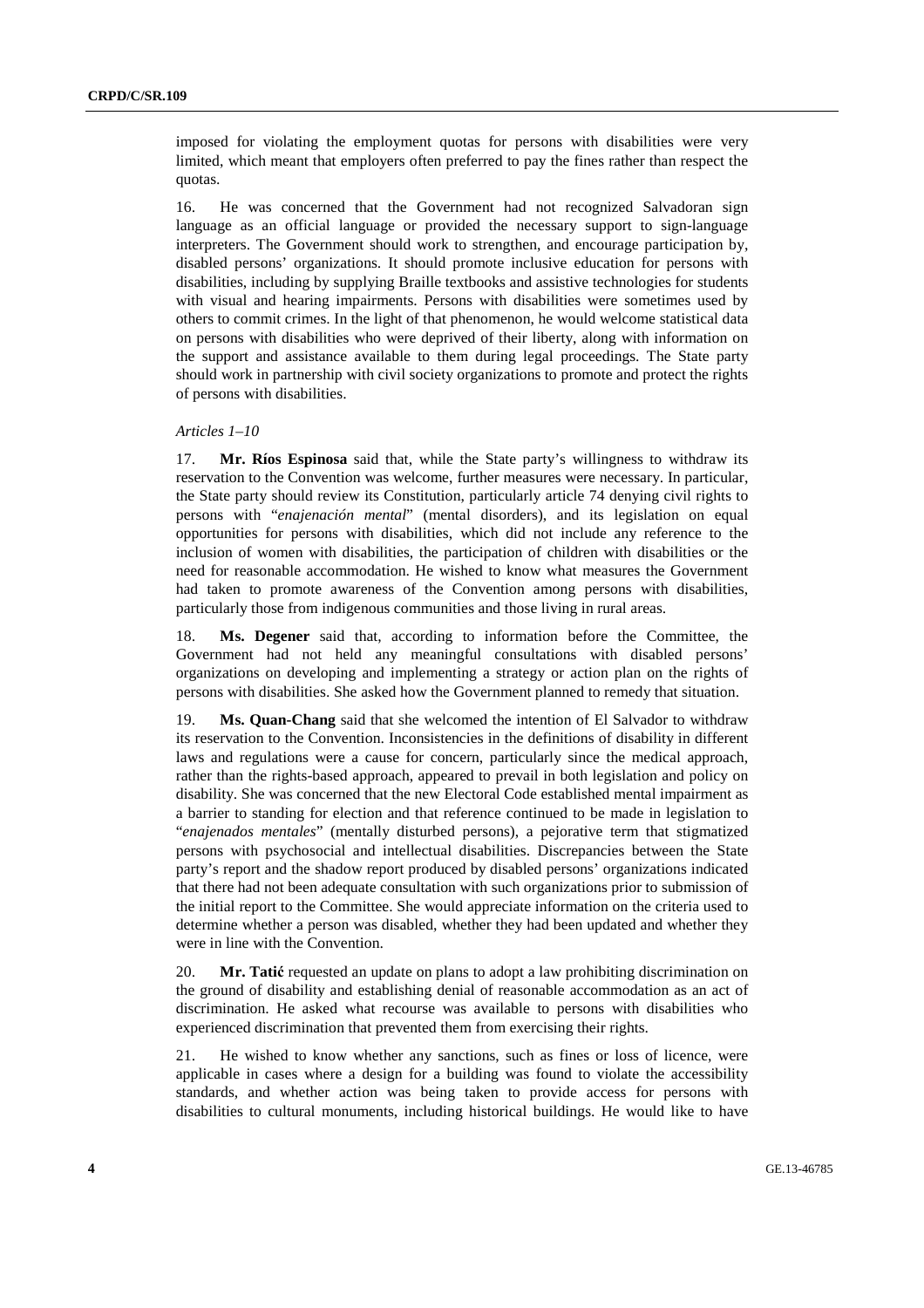more information on the plans to eliminate the architectural and urban barriers outlined in paragraph 64 of the report, particularly with regard to the corresponding monitoring mechanisms and sanctions. He requested details of the universal design training provided to architects and engineers, and asked whether similar training was offered to information technology engineers, in order to ensure that information and communication technology was accessible to all. Lastly, he enquired about the involvement of disabled persons' organizations in work on accessibility and any links between disabled persons' organizations and professional associations of urban planners, engineers and architects.

22. **Mr. Ben Lallahom** asked whether a national strategy for persons with disabilities, based on the Convention and the human rights model of disability, had been introduced. He wished to know how NGOs and civil society were involved in the lives and care of persons with disabilities.

23. **Ms. Peláez Narváez** said that she was concerned about the abuse, particularly sexual abuse and violence, perpetrated against women and girls with disabilities in family and institutional settings. Women and girls with disabilities who had been abused did not have adequate access to justice, and there was a lack of appropriate tools to help them communicate with the police. Women with disabilities had little access to the labour market or to sexual and reproductive health care, and women with intellectual and psychosocial impairments continued to be subjected to involuntary sterilization. The situation of indigenous persons with disabilities was also a matter of concern.

24. Referring to the recommendations to improve the situation of children with disabilities in El Salvador made by the Committee on the Rights of the Child in 2010, she asked how those recommendations were being implemented, highlighting the recommendations to introduce a register of children with disabilities and improve access to education. She requested more information on the body responsible for the protection of children with disabilities in the State party.

25. **Mr. Langvad** asked what steps the Government was taking to ensure that persons with disabilities in rural areas had access to clean water, sanitation and other essential facilities. He also wished to know how it supported independent disabled persons' organizations and enabled them to work with the authorities. He questioned the way in which the number of persons with disabilities was calculated. A broad definition of disability would expedite the removal of barriers. In that connection, the State party should consider information from the World Health Organization (WHO) indicating that 10 per cent of the population had a disability. Lastly, more awareness-raising activities should be conducted to inform the public of how persons with disabilities could contribute to society.

26. **The Chairperson**, speaking in her personal capacity, asked how persons with disabilities from indigenous communities and rural areas participated in decision-making and how the next census would record persons with disabilities. In the light of the recent conviction of a male nurse for the rape of a 14-year-old inpatient, she wished to know what action was being taken to secure the adoption of laws and public policies aimed at eradicating abuse in institutions. She would welcome clarification as to whether women with visual impairments were prohibited from adopting a child.

27. **Mr. Buntan** asked whether the State party intended to amend the part of the Constitution that discriminated against persons with disabilities, whether national disabled persons' organizations were involved in any official capacity in the drafting of legislation, whether there were any indicators to evaluate the benefits of a policy for persons with disabilities, and whether there were any plans to extend the various accessibility initiatives launched in the capital to other areas of El Salvador.

*The meeting was suspended at 4.30 p.m. and resumed at 5 p.m.*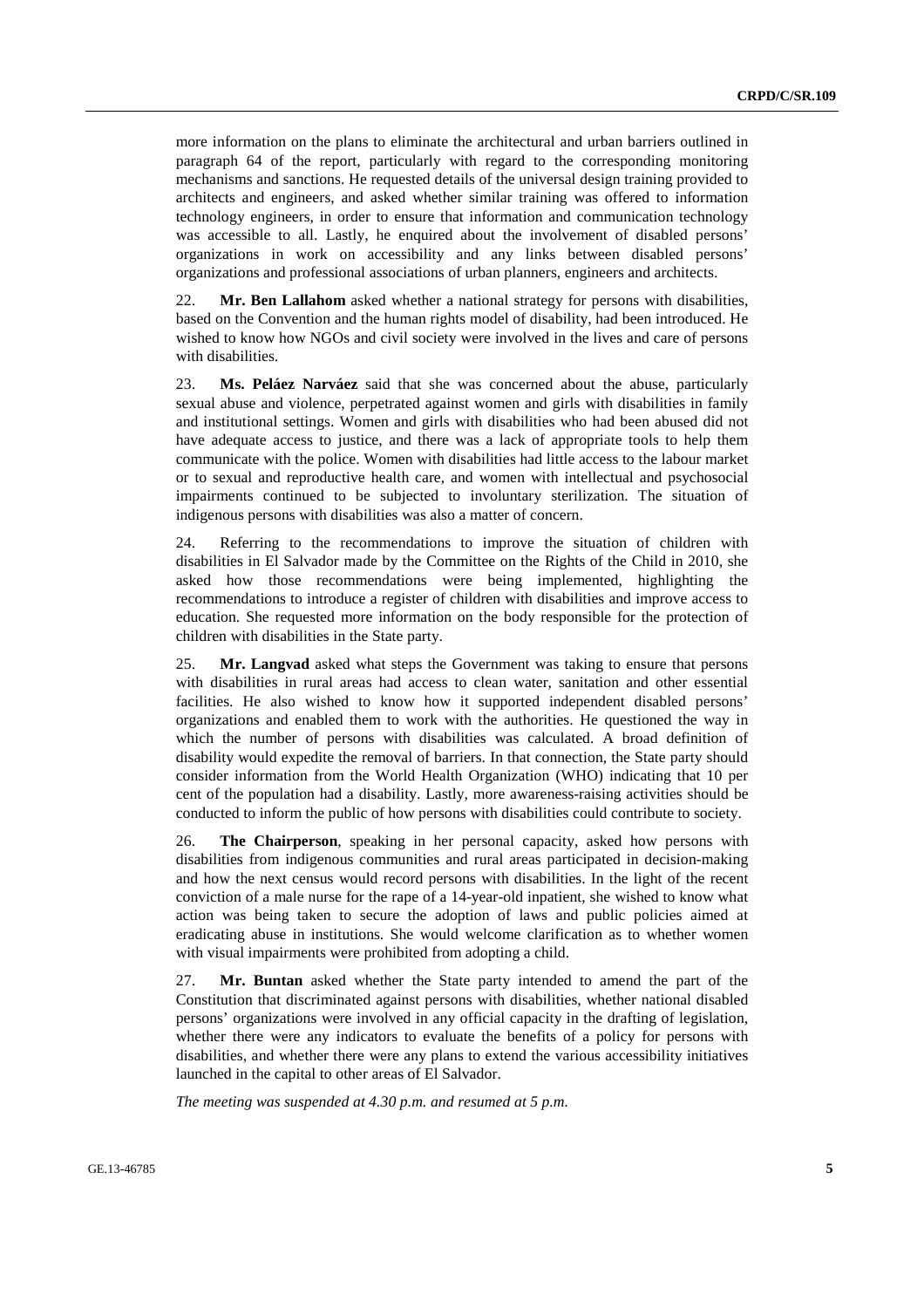28. **Mr. García** (El Salvador) said that his country was governed by the rule of law and recognized the separation of powers as underpinning the rule of law. Thus, while the Government acknowledged that legislation on persons with disabilities was outdated, particularly the definitions of disability and the provisions restricting the right of persons with disabilities to stand for election, progress in the field of legislative reform was necessarily slow.

29. **Ms. Valle de Cárcamo** (El Salvador) said that her delegation shared the Committee's concern regarding violence against women and girls with disabilities and that NGOs had been involved in efforts to combat violence and impunity. Legislation passed in 2010 established the right to a life without violence. It was implemented through policies on detecting and preventing violence, providing care and reparation for victims, and punishing perpetrators. In addition, the legislation penalized crimes such as femicide, which was viewed as an aggravated offence when perpetrated against a girl under 18, an elderly woman or a woman with a disability.

30. **Mr. García** (El Salvador) said that, since 2009, the Government had introduced policies aimed at including persons with disabilities in society, facilitating disabled access to services and establishing the necessary infrastructure, including transport. The Inclusive Cities project introduced technical planning standards on accessibility, and sanctions would be handed down to builders who violated them. There had been progress in the field of urban infrastructure, in particular improvements to pavements and the installation of traffic lights that would help visually impaired persons. Challenges nonetheless remained with regard to rural infrastructure and accessibility for persons with disabilities who lived in rural areas, who were disadvantaged compared to their urban counterparts.

31. Children with disabilities were guaranteed an education. In that connection, there were two pilot programmes for inclusive education: an inclusive schools programme and an inclusive classes programme. The pilot programmes were a first step in addressing an issue that had been overlooked for many years.

32. **Ms. Castillo** (El Salvador) said that, according to the most recent census, carried out in 2007, 4.1 per cent of the population lived with permanent limitations on their daily activities. The next census would take place in 2017. A number of institutions had introduced their own measures to gather statistics on persons with disabilities. For example, the National Registry of Natural Persons made a record of all persons with disabilities over 18 who requested an identity document, while specialist community health teams, when completing family registration forms, noted the presence of family members with disabilities and the type and cause of the disability. The measures outlined permitted the identification of persons with disabilities and their needs and provided data to inform policy. A pilot project was being developed with other countries to capture information on biological, psychological and social aspects of disability, so as to have a fuller picture of the lives of the population concerned. Technical support for the project would be provided by Ecuador and a meeting on the project had recently taken place.

33. **Mr. García** (El Salvador) said that the current Government had considerably increased the participation of disabled persons' organizations in decision-making by granting them equal representation with State agencies on the National Council for Persons with Disabilities. The Council was currently fine-tuning the national policy on persons with disabilities, and resources for its implementation were being made available. The policy was due to be rolled out at the end of the third quarter of 2013. In addition, the Office of the Human Rights Advocate had established a Standing Committee on Persons with Disabilities, which served as an important forum for dialogue and for increasing the visibility of persons with disabilities, as well as awareness of their issues.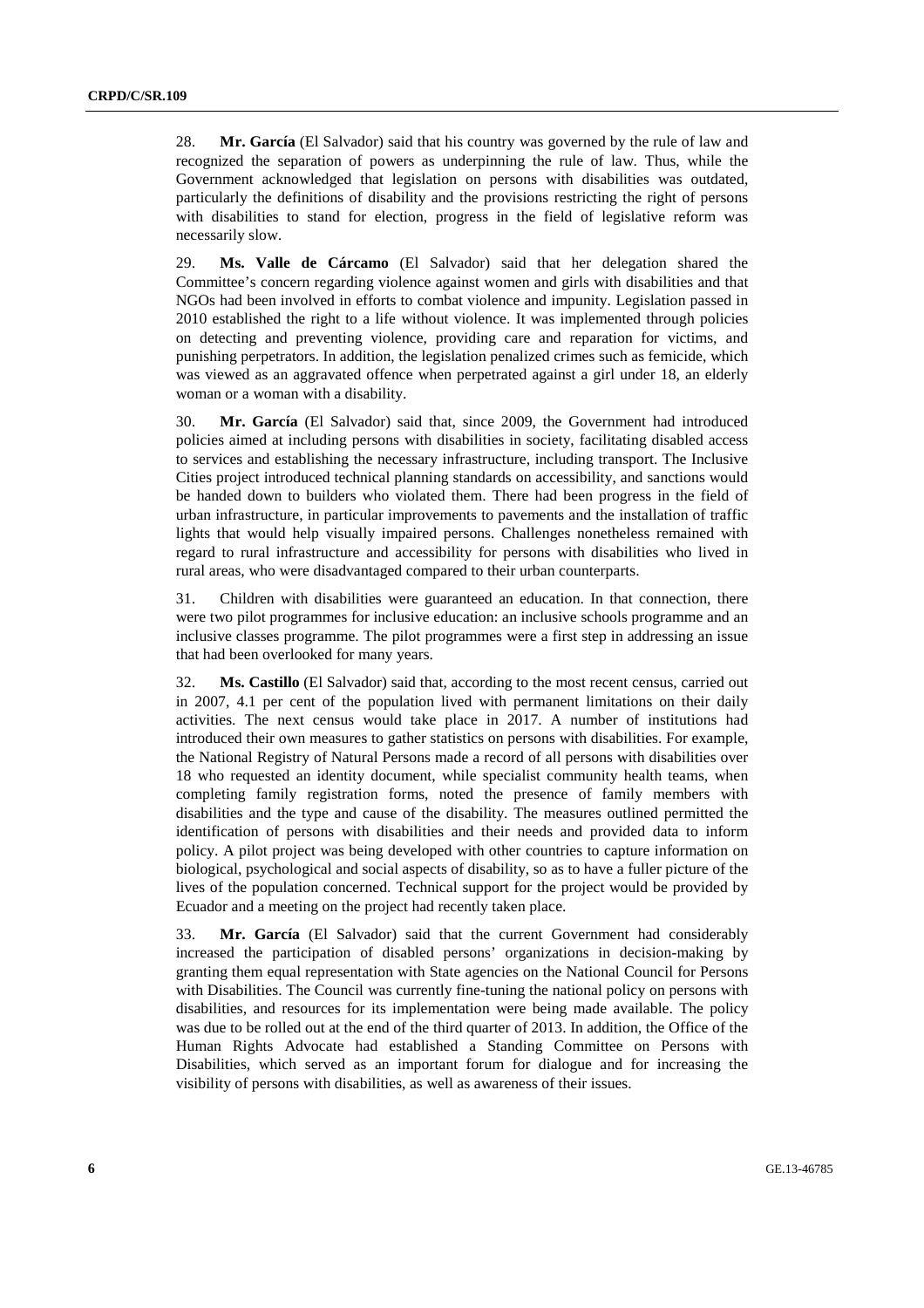34. **Ms. Velásquez de Avilés** (El Salvador) said that, thanks to the complementarity of State and civil society efforts, headway was being made in addressing the needs of persons with disabilities and other vulnerable sectors of the population and filling the gaps in areas such as education, health, employment and accessibility. All in El Salvador had been responsible by omission for the adverse situation of the past. The members of the delegation were not before the Committee to be judged for something they had not done. At the same time, the whole country was guilty of having lacked the solidarity and courage to place disability issues on the agendas of civil society and the Government in the way that the current Government had done. The needs of population sectors that had been marginalized or ignored by the State for many years were now beginning to be addressed and, although the level of violence was still terribly high, impunity was on the decline. Perpetrators of femicide, for example, both against women with disabilities and women without disabilities, had been prosecuted and convicted. The country was definitely taking steps in the right direction. All the required elements, namely a rights-based approach that promoted inclusion, data collection, a serious budget and, above all, the political will, were now coming together, and she trusted that El Salvador would report greater progress in its next periodic report.

## *Articles 11–20*

35. **Mr. Ríos Espinosa** said that information on the adjustments made to institutions and to administrative, civil and criminal procedures to ensure that persons with disabilities had full access to justice would be welcome. The Committee had received worrying reports of deaf youths being mistaken for gang members because they used sign language and of a rape victim with a mental disability being unable to press charges because the courts had questioned her credibility. Impunity was unacceptable in any State governed by the rule of law, and those working in the justice system, including investigators, needed proper training on the needs of persons with disabilities. Access to interpreters and alternative forms of communication should be provided, and steps should be taken to ensure that persons with disabilities did not suffer more than others in places of detention.

36. **Mr. McCallum** said that he would like to know if persons with intellectual and psychosocial disabilities were able to give evidence in court, which was essential for guaranteeing the inherent dignity of persons with disabilities. The fact that sign language was not used in the investigative process raised concerns about the fairness of investigations. While prison overcrowding was a problem in El Salvador, proper medical attention must nevertheless be provided to persons with disabilities in prison. Under the Convention, no person could be detained simply on the ground of disability, and information on whether that occurred in mental or other institutions in the State party would be appreciated.

37. **Ms. Quan-Chang** asked if there was an independent mechanism for preventing the torture and ill-treatment of persons with disabilities, for example, in places of detention and psychiatric hospitals. There were now mechanisms that enabled blind persons to work as notaries; the country's provisions prohibiting them from doing so were discriminatory.

38. **Mr. Babu** said that the Committee appreciated the acknowledgement of past omissions and the accompanying sense of guilt expressed by the delegation. Representatives of civil society in El Salvador should take advantage of the sincerity shown by the Government to engage in a more constructive dialogue on ways to improve the situation of persons with disabilities in the country.

39. **Ms. Degener** said that the stigmatization and arbitrary detention of deaf youths by the police because the sign language they used was similar to that used by gangs needed to be addressed. Children with disabilities were more at risk of corporal, cruel and degrading punishment, and she wished to know what steps the Government had taken since 2010 to